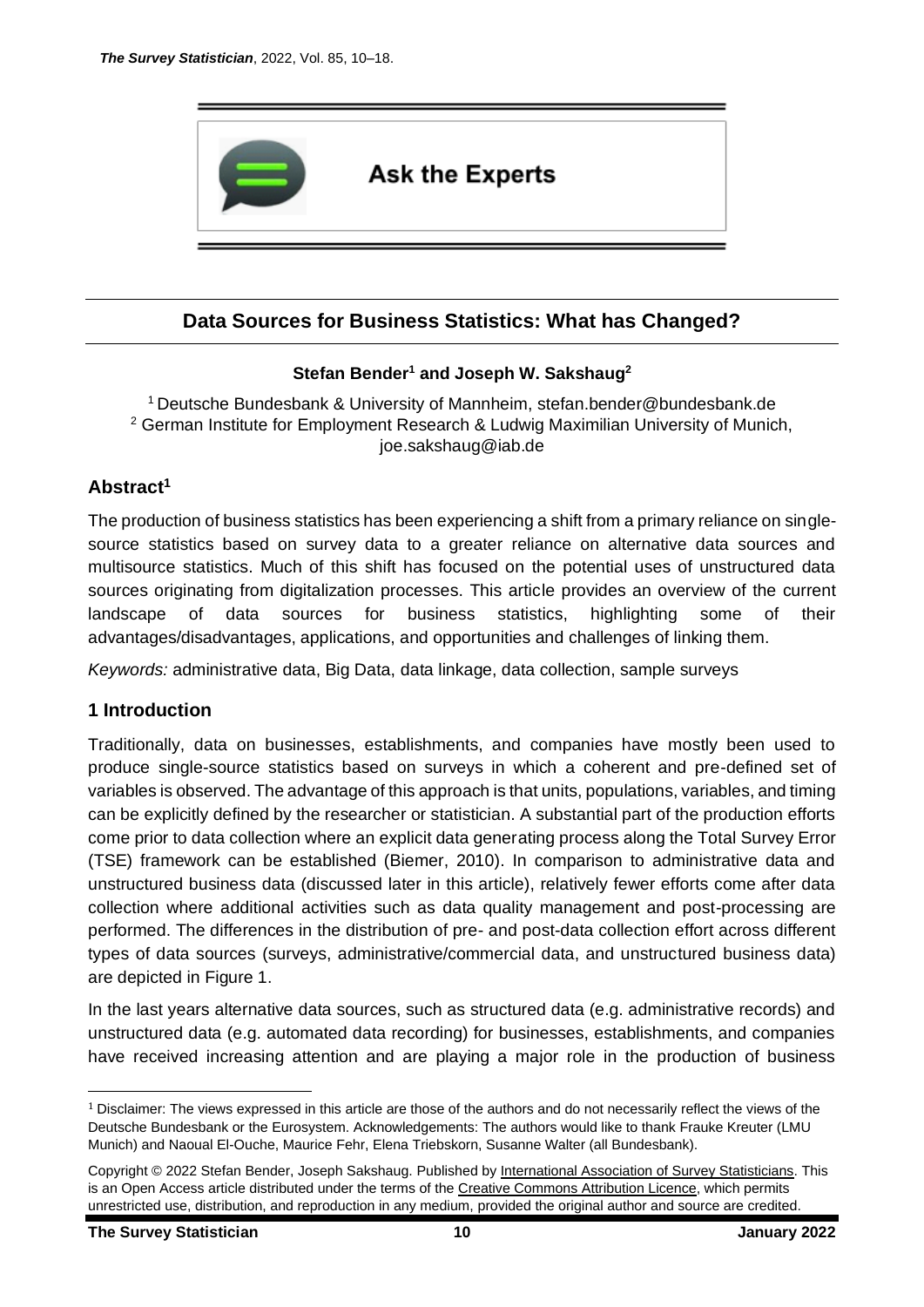statistics. The use of these data sources is in a sense secondary because these data are typically collected for purposes other than research or producing business statistics. Because researchers and statisticians are not involved in the data generating process, the effort prior to data collection is low or – if there is some involvement – medium. Most efforts come after data collection because the data must be transformed for statistical or research purposes.

In the case of unstructured data, the distribution of effort is opposite to survey data. Because the data are "organic" or "found", relatively little effort is put into the pre-data generation process. But to transform the data from unstructured to structured or to evaluate the data quality of these unknown and (possibly changing) sources requires a lot of time and effort and specific methodologies to produce accurate estimates for the intended target population.

Bringing these alternative data sources together to supplement more traditional data sources offers new possibilities to increase the information richness of the units being observed. But bringing these different data sources together – for example, with record linkage techniques – into one harmonized data source can be a large effort, because in most cases a common identifier is missing and/or the definition of the units of workplaces, establishments, and companies differ in the data sources.

In this article, we provide an overview of the current landscape of data sources for business statistics, highlighting some of their advantages/disadvantages, applications, and opportunities and challenges of linking them.



**Figure 1***. Distribution of researcher effort for pre- and post-data collection activities for different data sources (adapted and expanded from Stahl et al., 2021, p.6).*

# **2 Business Survey Data**

Business surveys continue to be a dominant source of structured data used to produce official statistics and evaluate and inform economic policies. These data are structured in the sense that the researcher has control over the design of the sample, questionnaire, and data collection procedures, which leads to a standard rectangular dataset of sampled units and variables available for analysis. The amount of pre-data collection effort is high, but the advantage is that every step of the data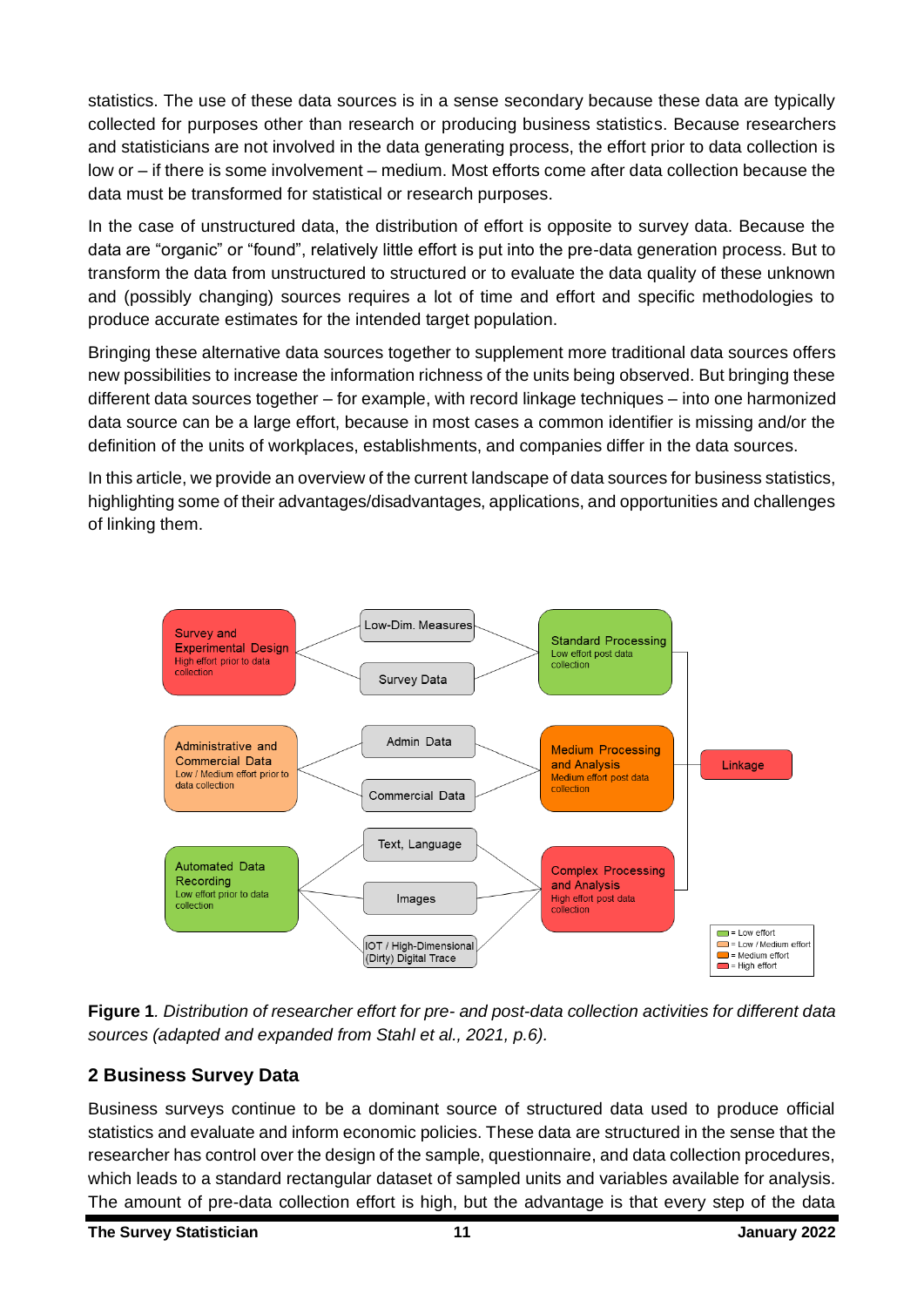generation process is carefully planned and documented and can be deliberately altered to adapt to changing research needs. Further, possible error sources are known in advance according to the TSE framework and the survey can be explicitly designed with those error sources in mind (Biemer, 2010).

Taking a closer look at business surveys, one can immediately see the variations and possibilities that exist for collecting relevant information. In addition to standard cross-sectional and longitudinal designs, there are cross-national business surveys, such as the European Company Survey<sup>2</sup>, that allows researchers to perform comparative analyses of business conditions and characteristics. Such data are particularly relevant at the present time as researchers are interested in the impacts of the COVID-19 pandemic on businesses and workplace practices in countries that implemented different containment measures (Jones et al., *in press*). The pandemic has also spurred interest in high-frequency measurements of businesses and how businesses adapt to international crises as they comply with changing regulations. The IAB BeCovid panel survey is one such example of a high-frequency business survey that has collected weekly data from establishments since the early stages of the pandemic (Bellmann et al., 2021).<sup>3</sup>

Although survey data are widely used in the production of business statistics, they are known to be susceptible to errors that can affect their accuracy. For example, nonresponse is a common issue, especially in voluntary business surveys, where response rates have declined over time particularly among larger establishments (König et al*., in press*). Methods to adjust for nonresponse bias, including the use of administrative data (discussed later) and machine learning algorithms, have been the subject of ongoing research (Küfner, Sakshaug, and Zins, 2020). Measurement error and item missing data are also potential issues that affect data quality in business surveys. Given the complex questions asked of businesses and the varying ease with which respondents can access their records or other relevant systems to answer them, there is the potential for misreporting and item nonresponse (Bavdaž, 2010). Although the TSE framework provides an impetus for designing surveys in a way that minimizes the impacts of these error sources, sometimes trade-offs between errors must be made given the survey's budget and research aims.

A key advantage of business surveys is the possibility to embed carefully designed experiments within the data collection. Collecting experimental data is more widespread in household surveys than in business surveys, but recent developments have signaled an increased interest in business survey experimentation (Langeland et al., *in press*). Some experiments are substantive in nature (e.g. vignettes) but also take the form of methodological innovations aimed at reducing survey errors or costs, such as implementing different contact protocols to improve response rates, providing enhanced instructions to complex survey questions in order to reduce item nonresponse, or introducing push-to-web strategies. Sometimes surveys experiment with complete redesigns where multiple changes to the recruitment protocol or questionnaire are implemented simultaneously and compared with the original design on various data quality indicators. However, implementing wellcontrolled experiments in business surveys can be challenging as production goals are usually prioritized over experimentation, which can lead to unplanned deviations in the implementation of the experiment and possible confounding effects.

## **3 Administrative and Commercial Business Data**

Administrative data typically refers to data generated or collected by governments or other organizations for purposes other than statistics or research. Sources of administrative business data

<sup>2</sup> https://www.eurofound.europa.eu/surveys/european-company-surveys

<sup>3</sup> For the same reason, the Bundesbank has established the Bundesbank Online Panel Firms (Deutsche Bundesbank 2021).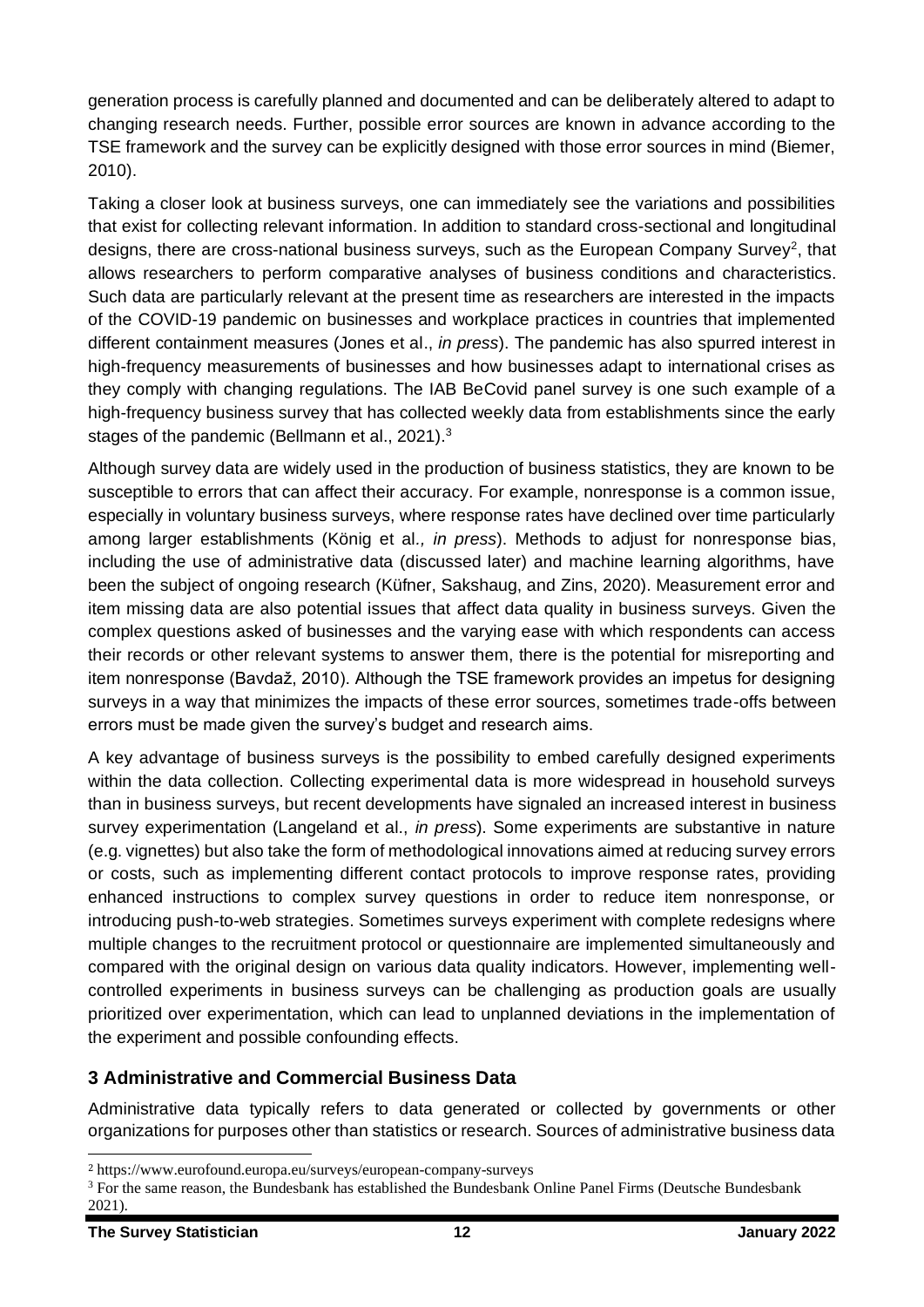could be business registers or company registrations, records from tax and customs authorities, notifications of social security contributions, reports for fulfilling legal requirements, application forms for loans/credits, and information for subsidies, which were highly relevant during the COVID crisis. Additionally, there is also detailed information from the financial sector available, including investment, trade, financial and capital transactions, financial statements, or insolvency data. For many countries it is possible to bring together administrative data at the employer level with the employee level to have linked employer-employee data. In the field of labor market analysis these linked employer-employee data are one of the main data sources, because they allow researchers to analyze the joint role of worker and firm heterogeneity, both observed and unobserved.



#### Use of Administrative Data in Publications in Leading Journals, 1980-2010

**Figure 2***. Articles using administrative data published in leading economic journals between 1980- 2010. Source: Chetty (2012)*

Sample excludes studies whose primary data source is from developing countries.

Chetty (2012) showed that the use of administrative data in articles published in leading economic journals has increased in recent decades (see Figure  $2)^4$ . Administrative data have several advantages that have contributed to their popularity in research. As economist and Nobel Laureate David Card and his co-authors (2010) remarked, "Administrative data offer much larger sample sizes and have far fewer problems with attrition, non-response, and measurement error than traditional survey data sources. Administrative data are therefore critical for cutting-edge empirical research and particularly for credible public policy evaluation." Administrative data are often comprised of total populations, but they normally have fewer variables than surveys; though, most variables of interest (e.g. dates, services rendered, status changes) are measured very precisely. They often have a longitudinal structure with a detailed time scale, which allows researchers to follow businesses and their workers over an indefinite time span (and without panel attrition). Given their large quantity, administrative data may also provide more granular information than is possible with surveys and without increasing response burden.

Although administrative data are increasingly used, these data also have some drawbacks. Because most administrative data are not collected for statistics or research, the data generation process is outside the control of the researcher. Therefore, the definitions of some variables might not match 100 percent with the theoretical concept under study, or – in the worst case – the relevant variables

<sup>4</sup> Chetty (2012) also shows a concomitant decrease in the use of secondary survey data in published articles for the same time span and same journals.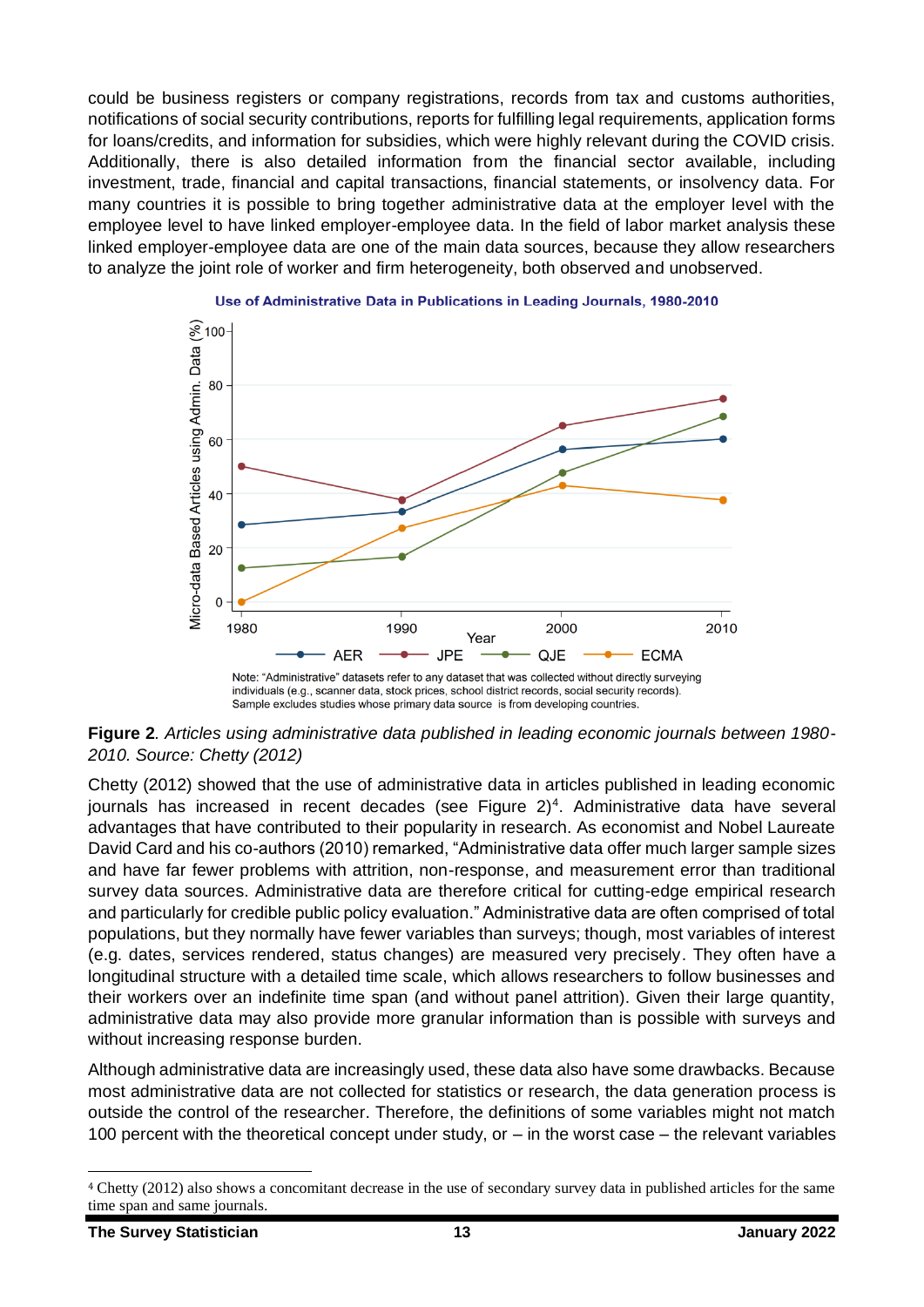are missing. Further, there may also be differences in population coverage, unit types, periodicity, and measurement accuracy compared to survey data. A growing literature investigates the quality issues associated with directly using administrative data in business statistics. An overview of these issues is provided by Van Delden and Lewis (*in press*).

Commercial data is another data source used in business statistics. There are several private companies that compile these data from various sources and offer a variety of data products comprising varying types and amounts of information on business units. Bureau van Dijk<sup>5</sup> and Dun & Bradstreet<sup>6</sup> are two of the major international commercial data providers. There is also an increasing number of local and national commercial data providers, which are closing information gaps by providing business data on sustainability, company networks, and other relevant topics. Federal statistical agencies are increasingly purchasing data from commercial providers as these products promise high data quality. However, commercial data can have similar drawbacks as administrative data in terms of definitional differences, coverage deficiencies, missing data, and measurement error. The quality of these data sources is largely understudied in the literature.

## **4 Unstructured Business Data**

Surveys, administrative data, and – to a lesser extent – commercial data are the backbone of statistical research on businesses. These data are considered as structured data because an underlying data generation model is present, which – in the ideal case – organizes the data in a rectangular format and the relationships between the different rows and columns are known. For surveys, the elements of the data generation model map onto the TSE framework and for administrative data they map onto definitions of units and variables based on regulations or laws. Thus, the data are, in a sense, designed or pre-defined, although they may not necessarily map directly onto the definitions and variables used at a statistical agency or by a researcher.

With the rise of new data science techniques, such as natural language processing, web scraping, text mining, machine learning, advanced visualization techniques, and Artificial Intelligence, socalled unstructured data, such as sensor data, satellite images, scanner data, web sites, data communications, etc. are getting more attention by researchers and statisticians. This attention is also driven by the fact that we are surrounded by unstructured data, and some new research topics require unstructured data as one, or the only, data source.

Some researchers have pointed out that most data are unstructured (e.g. King, 2019). The difference between unstructured and structured data are that unstructured data are not based on an explicit data generation model and the data are not pre-defined. Unstructured data for businesses can be, for example, text information from annual reports, newspaper articles about the business itself, internal records, the management or the location(s) of the business, news/discussions/comments in social media (e.g. Twitter feeds or Facebook), speeches of the higher management, protocols from meetings, or financial or trade information from different sources. In addition to these more textbased sources, pictures can play a significant role, for example, photographs of the company, the company's surroundings, and satellite images. Even marketing videos or videos of CEOs' speeches can be sources for analysis. The use of sensing technology and internet data communication in some industries, including smart farming and transportation, also generates massive amounts of sensor data that can be used for analyzing businesses (Wolfert et al., 2017; Punt and Snijkers, 2019).

In most cases unstructured data must be transformed into structured forms in preparation for analysis. Because the information content is not fixed or determined a priori, different techniques are

<sup>5</sup> https://www.bvdinfo.com/

<sup>6</sup> https://www.dnb.com/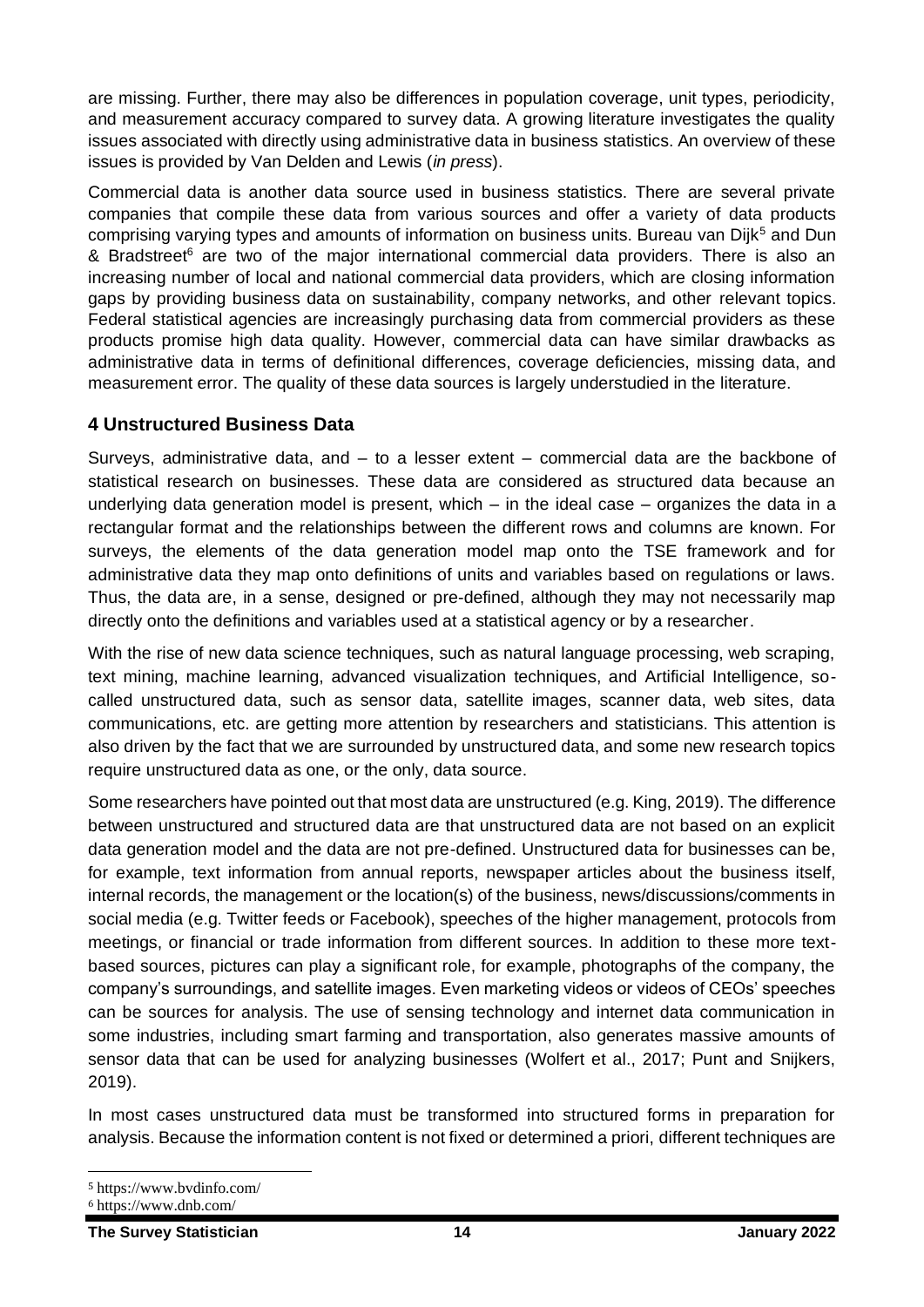used for different purposes. For example, in text analysis, one can think of the following types of analysis: search for relevant content, clustering, classification, sentiment analysis, synonyms, named entity linkage, general extraction, visualization, summarization, and translation. To transform text into structured data, an analysis pipeline with initial processing, adding linguistic features, converting enriched text to a matrix, and the analysis plan should be established (Klochikhin and Boyd-Graber, 2020).

A hot topic application of unstructured business data is the study of climate change. Businesses play an important role in the discussion of climate change, but there is a lack of high-quality and accessible climate-related data at the business level. The lack of data poses a challenge to policymakers, researchers, statisticians, the private sector, and regulators. Although global progress on improving and making climate data available is underway, in the short- and medium-term such data have to be extracted and collected from mostly unstructured data sources (in addition to some commercial data providers). The German Bundesbank with its Sustainable Finance Data Hub<sup>7</sup>, as one example, tries to obtain transition risks, which are typically observed at the business level from unstructured data sources. For example, information on greenhouse gas intensities is published in annual reports, dedicated sustainability reports, on company websites, or are estimated. The information can be reported in the form of tables, pictures, or text.

In addition to climate change, there are other examples of using unstructured data for studying businesses. One example is automatic validation of their economic sector. The economic sector of a business is often (self-)reported in different sources, which leads to different economic sector codes for the same establishments due to misreporting and different measurement schema. A natural question is whether unstructured data, namely, visual information about the company's facilities can be used to validate their economic sector. The Bundesbank is planning to combine information from multiple sources, including structured survey and administrative data with geoinformation, satellite images, and street views to get an indication of the necessity of checking the economic sector of a business (Walter, *in press*).

As with survey and administrative data, these new data sources also carry quality considerations. Representativeness, validity and reliability, coverage issues, and changes in frequency of delivery or data generation processes are just a few such considerations. The various ways in which unstructured data can be prepared for analysis and analyzed also presents a risk of multiple (and possibly conflicting) conclusions being drawn from the same data source. Reproducibility of data preparation and analyses is another important consideration as are data availability, access, sharing, and harmonization. Efforts to adapt the TSE framework to the "Big Data" context are currently underway (Amaya, Biemer, and Kinyon, 2020).

## **5 Linking Multiple Data Sources**

Linking multiple business data sources increases the potential to support statistics, evidence-based policy making, and research. The need for linked business data has increased in recent years, especially for tracking multinationals (large business units) or for describing or analyzing the 2008 financial crisis or the consequences of the COVID-19 pandemic, just to name a few examples. There are a multitude of advantages for combining multiple data sources for businesses, including enhancing the richness of substantive information for a given unit, creating population frames with improved coverage, removing survey questions that are covered by alternative data sources, measurement validation and error adjustment, and improving estimation quality.

 $<sup>7</sup>$  Information about the Hub can be found in the presentation of Elena Triebskorn:</sup> https://www.bis.org/ifc/events/210709\_prog/bundesbank.pdf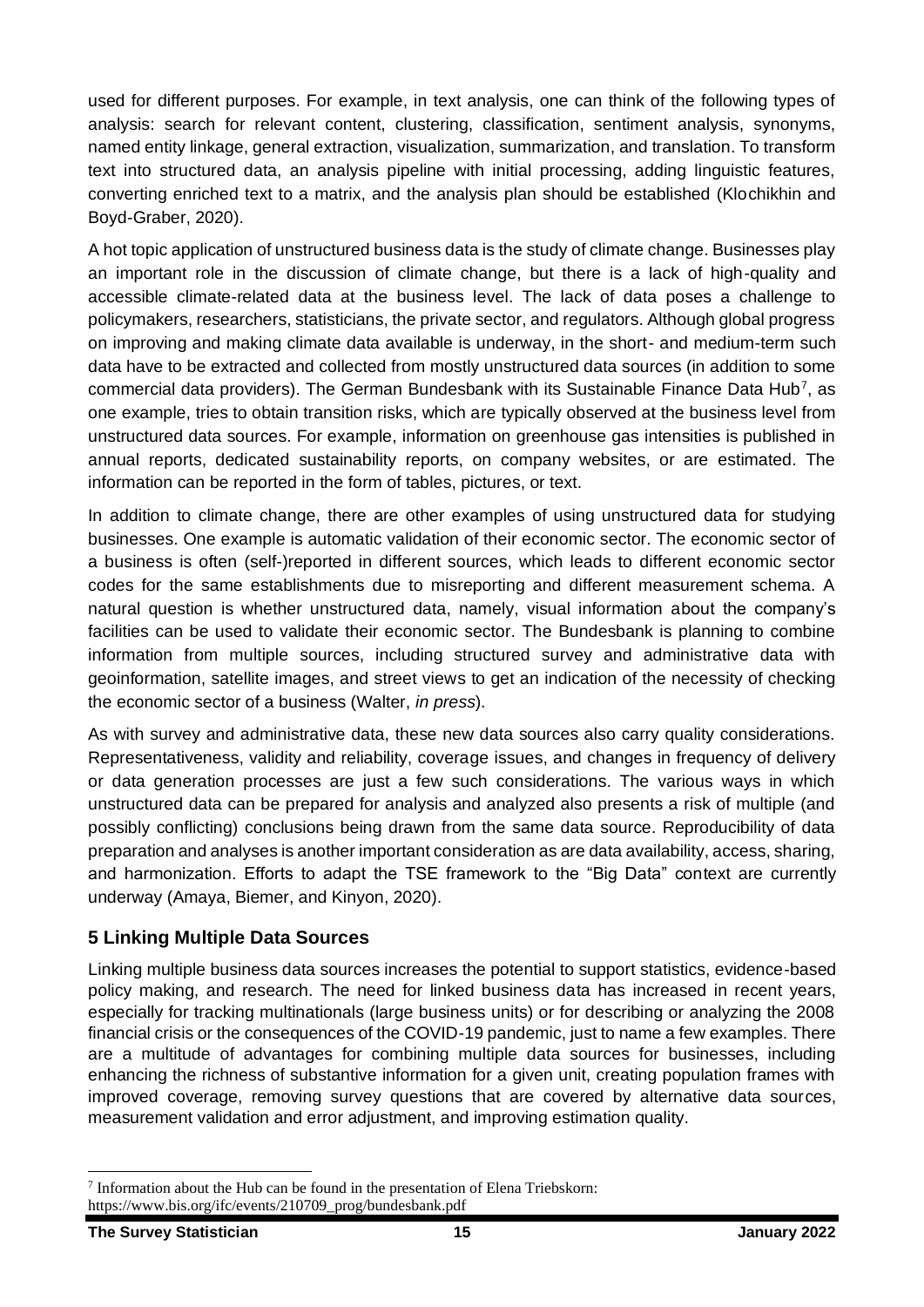A prominent example of linking data sources in the business context is the Longitudinal Employer-Household Dynamics program at the US Census Bureau (Abowd, Haltiwanger, and Lane, 2004), a linkage of various survey and administrative datasets that allow researchers to study labor market dynamics within and across firms, the spatial distribution of employment, and various employment statistics. Linking business registers with trade statistics to compile trade flows by business characteristics is another topic of current research that informs policymakers on the role of businesses in the trade of merchandise, services, and foreign direct investment (Snyder and Jansen, 2015). Statistics Canada has been exploring the integration of administrative data and remote sensing data to supplement or replace survey data, reduce response burden, and implement small area estimation techniques to improve the quality of business statistics (Thomassin, 2018; Duval, Laroche, and Landry. *In press*).

Linking data sources is usually straightforward if there is a unique identifier for each entity in the data sources to be linked. One example of a unique identifier for businesses is the Legal Entity Identifier (LEI), which serves as an international business or entity registration number and allows for the tracing of financial transactions to specific companies or organizations. However, if no unique identifier exists, then identifying the same entities from each of the data sources is more challenging. In this case, the researcher must rely on other indicators that partially identify the entities (e.g. company name, address, economic sector, balance sheets) and link entities that have multiple fields in common. In the context of linking large structured and unstructured business data sources, some of the challenges are linking data sources with very few fields in common, data quality issues (e.g. missing data, misspellings, abbreviations), and duplicate entities. Besides possible linkage errors, other data quality issues can arise when producing multisource statistics, including representation errors and measurement errors. Van Delden et al. (*in press*) provide a framework for conceptualizing these error sources in multisource statistics.

# **6 Conclusions**

The data landscape for business statistics has evolved significantly in recent decades from relying on traditional single-source statistics based on surveys, to greater use of alternative data sources such as administrative/commercial data and unstructured data collected from text, images, video, among others, and multisource statistics based on the combination of these data sources. Each data type is unique in its properties and the amount of pre- and post-data collection processing required to prepare the data for analysis. What remains constant throughout this shift is the importance of understanding the underlying data generation process of each data type, so that researchers are aware of the strengths and limitations of the data when generalizing and drawing conclusions from them. While survey data has established quality frameworks for understanding and quantifying the various error sources that can arise during the data generation process, such frameworks for evaluating the quality of administrative data, commercial data, and unstructured data are only recently starting to emerge. Lastly, the collection of administrative, commercial or unstructured data requires data science skills and methodologies for processing and analyzing these data as well as procedures for accessing, documenting, and archiving these data.<sup>8</sup>

# **References**

- Abowd, J.M., Haltiwanger, J., and Lane, J. (2004) Integrated Longitudinal Employer-Employee Data for the United States. *American Economic Review*, **94(2)**, 224–229.
- Amaya, A., Biemer, P.P., and Kinyon, D. (2020) Total Error in a Big Data World: Adapting the TSE Framework to Big Data. *Journal of Survey Statistics and Methodology*, **8(1)**, 89–119.

<sup>&</sup>lt;sup>8</sup> For accessing these types of data see, for example, Bender et al. (in press).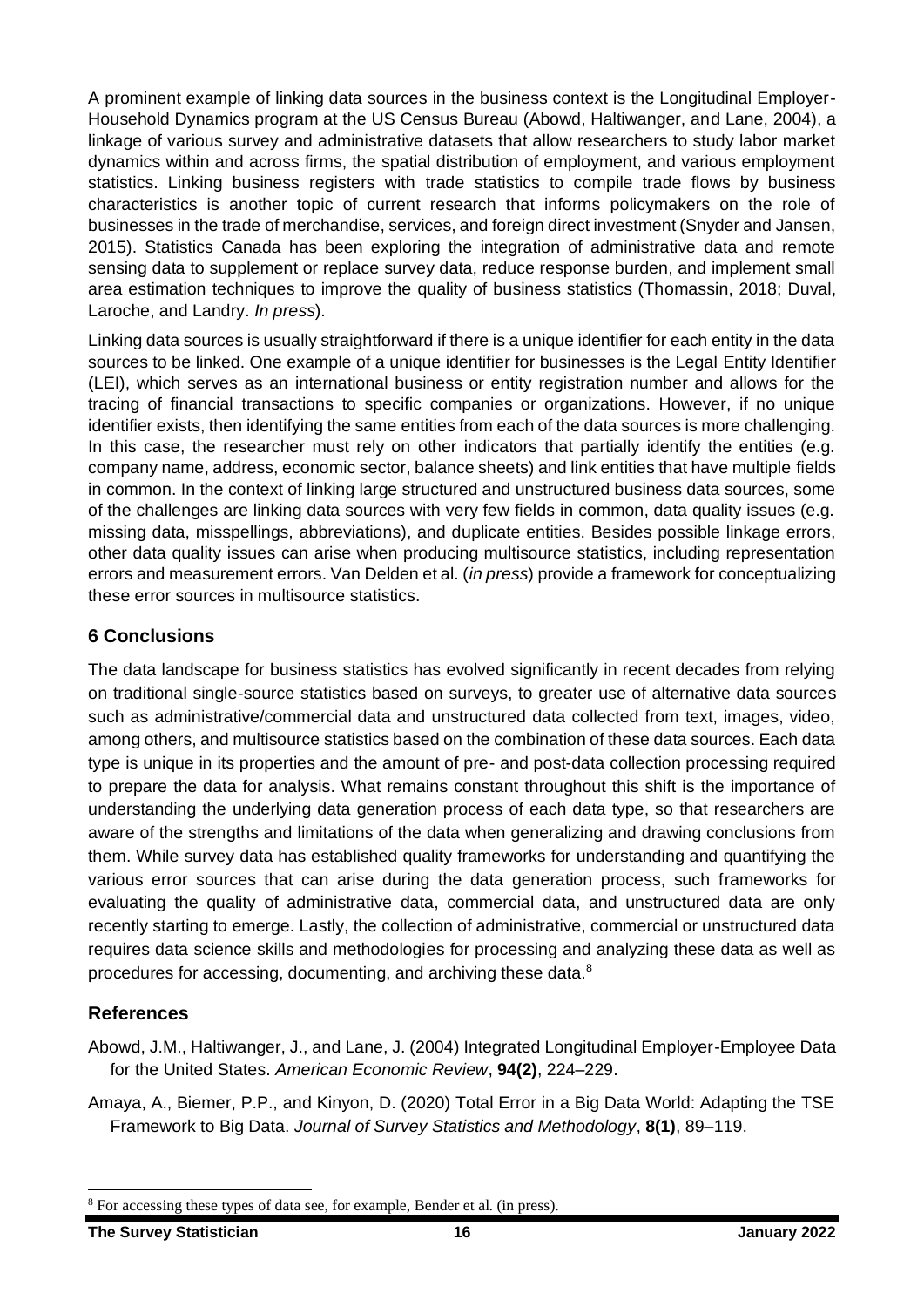- Bavdaž, M. (2010) Sources of Measurement Errors in Business Surveys. *Journal of Official Statistics*, **26(1)**, 25-42.
- Bellmann, L., Gleiser, P., Kagerl, C., Kleifgen, E., Koch, T., König, C., Leber, U., Pohlan, L., Roth, D., Schierholz, M., Stegmaier, J., Aminian, A. (2021) *The Impact of the Covid-19 Pandemic: Evidence from a New Establishment Survey*. IAB-Forum, 26th February 2021, [https://www.iab](https://www.iab-forum.de/en/the-impact-of-the-covid-19-pandemic-evidence-from-a-new-establishment-survey/)[forum.de/en/the-impact-of-the-covid-19-pandemic-evidence-from-a-new-establishment-survey/](https://www.iab-forum.de/en/the-impact-of-the-covid-19-pandemic-evidence-from-a-new-establishment-survey/)
- Bender, S., Blaschke, J., Hirsch, C. (In Press) Statistical Data Production in a Digitised Age: The Need to Establish Successful Workflows for Micro Data Access In: *Advances in Business Statistics, Methods and Data Collection*, (eds. G. Snijkers, M. Bavdaž, S. Bender, J. Jones, S. MacFeely, J.W. Sakshaug, J. Thompson, and A. Van Delden), John Wiley and Sons.
- Biemer, P.P. (2010) Total Survey Error: Design, Implementation, and Evaluation. *Public Opinion Quarterly*, **74(5)**, 817-848.
- Bundesbank (2021) Assessments and Expectations of Firms in the Pandemic: Findings from the Bundesbank Online Panel Firms. *Deutsche Bundesbank Monthly Report*, **April 2021**, 33-56.
- Card, D.E., Chetty, R., Feldstein, M., and Saez, E. (2010) *Expanding Access to Administrative Data for Research in the United States*. American Economic Association, Ten Years and Beyond: Economists Answer NSF's Call for Long-Term Research Agendas. <http://dx.doi.org/10.2139/ssrn.1888586>
- Chetty, R. (2012) *Time Trends in the Use of Administrative Data for Empirical Research*. [http://www.rajchetty.com/chettyfiles/admin\\_data\\_trends.pdf](http://www.rajchetty.com/chettyfiles/admin_data_trends.pdf)
- Duval, M-C., Laroche, R., and Landry, S. (In Press) Integrating Alternative and Administrative Data into the Monthly Business Statistics: Some Applications from Statistics Canada. In: *Advances in Business Statistics, Methods and Data Collection*, (eds. G. Snijkers, M. Bavdaž, S. Bender, J. Jones, S. MacFeely, J.W. Sakshaug, J. Thompson, and A. Van Delden), John Wiley and Sons.
- Jones, J., Ryan, L., Lanyon, A.J., Apostolou, M., Price, T., König, C., Volkert, M., Sakshaug, J.W., Mead, D., Baird, H., Elliott, D., and McLaren, C.H. (In Press) Producing Official Statistics During the COVID-19 Pandemic. In: *Advances in Business Statistics, Methods and Data Collection*, (eds. G. Snijkers, M. Bavdaž, S. Bender, J. Jones, S. MacFeely, J.W. Sakshaug, J. Thompson, and A. Van Delden), John Wiley and Sons.
- King, T. (2019) 80 Percent of Your Data Will Be Unstructured in Five Years. *Data Management Solutions Review*, March 28, 2019. [https://solutionsreview.com/data-management/80-percent-of](https://solutionsreview.com/data-management/80-percent-of-your-data-will-be-unstructured-in-five-years/)[your-data-will-be-unstructured-in-five-years/](https://solutionsreview.com/data-management/80-percent-of-your-data-will-be-unstructured-in-five-years/)
- Klochikhin, E., and Boyd-Graber, J. (2020) Text Analysis. In: *Big Data and Social Science, 2nd Edition* (eds. I. Foster, R. Ghani, R. Jarmin, F. Kreuter, and J. Lane), Chapman and Hall/CRC, 193-219.
- König, C., Sakshaug, J.W., Stegmaier, J., and Kohaut, S. (In Press) Trends in Establishment Survey Nonresponse Rates and Nonresponse Bias: Evidence from the 2001-2017 IAB Establishment Panel. *Journal of Official Statistics*.
- Küfner, B., Sakshaug, J.W., and Zins, S. (2020) *Using Administrative Data and Machine Learning to Address Nonresponse Bias in Establishment Surveys*. Presented at the Big Data Meets Survey Science (BigSurv20) Conference, Virtual, November. [https://www.bigsurv20.org/conf20/uploads/15/62/Presentation\\_BigSurv2020\\_K\\_fner.pdf](https://www.bigsurv20.org/conf20/uploads/15/62/Presentation_BigSurv2020_K_fner.pdf)
- Langeland, J., Ridolfo, H., McCarthy, J., Ott, K., Kilburg, D., CyBulski, K., Krakowiecki, M., Vittoriano, L., Potts, M., Küfner, B., Sakshaug, J.W., and Zins, S. (In Press) Results from Selected